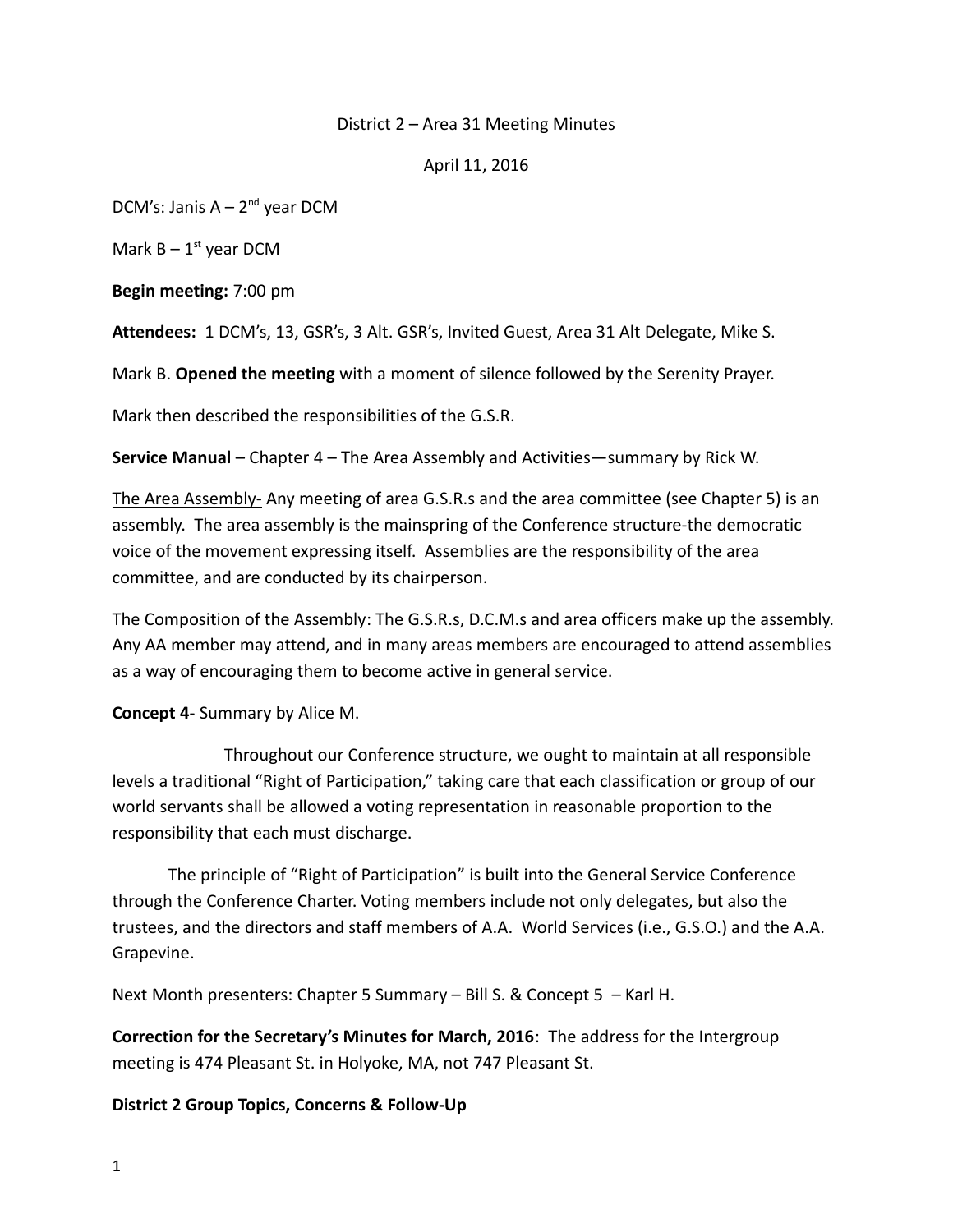Related to last month's topic concerning an AlAnon member reading at an A.A. meeting, the GSR brought the responses shared at the March District #2 meeting back to her A.A. group. The group received the suggestions from the District # 2 members as very helpful. The group will vote next month on how they will proceed c/o this issue.

One group in District 2 has few female members and there is a lack of representation in the group meetings and for outside commitments. One suggestion was to ask individuals (women who are not members of the group) to help with the outside commitments of the group.

Another concern was brought up about a group where many of members have very long term sobriety and don't feel a need to be active any longer so that service positions are not filled and long term members feel "nothing needs to be different no matter what is going on at any other level"…..personalities before principles was mentioned….

The same group also found that new members to A.A. sign up to become members but never return to the group after they become members. It was suggested that the group members give an orientation to the newcomer so that they know what to expect and what it means to be a group member.

Holyoke Meeting at Providence Hospital that meets every Thursday and Sunday will celebrate their 70 year anniversary on April 24, 2016. Food and Fellowship 6:30, an A.A. speaker meeting at 7:30. All are welcome and encouraged to come and celebrate.

After attending the Spring Assembly group G.S.R.s stated that they would change the way they made contributions to the G.S.O., Institutions, Intergroup and W.M.A.C.

### **DCM Report – The Spring Assembly Business Meeting**

The Area 31 Spring Assembly was held Saturday April 2, 2016 and Sunday April 3, 2016. There were 57 voting members present. Mike S. was voted the Alt Delegate using the Third Legacy Area 31 meeting procedure.

Earlier this year there was an Area 31 Inventory and an Ad Hoc Committee has been formed to sort through the results of the Inventory. Sally S. has been asked to head the Committee. She is asking for volunteers to help and be part of the committee. If you are interested you can contact Sally S. Mark will bring more information to next month's meeting about the next meeting and how to contact Sally S.

Also, a presentation was given by our Delegate Mark N. related to the role of the G.S.R. One particular issue during the presentation addressed the need to include Alt G.S.R.s so that